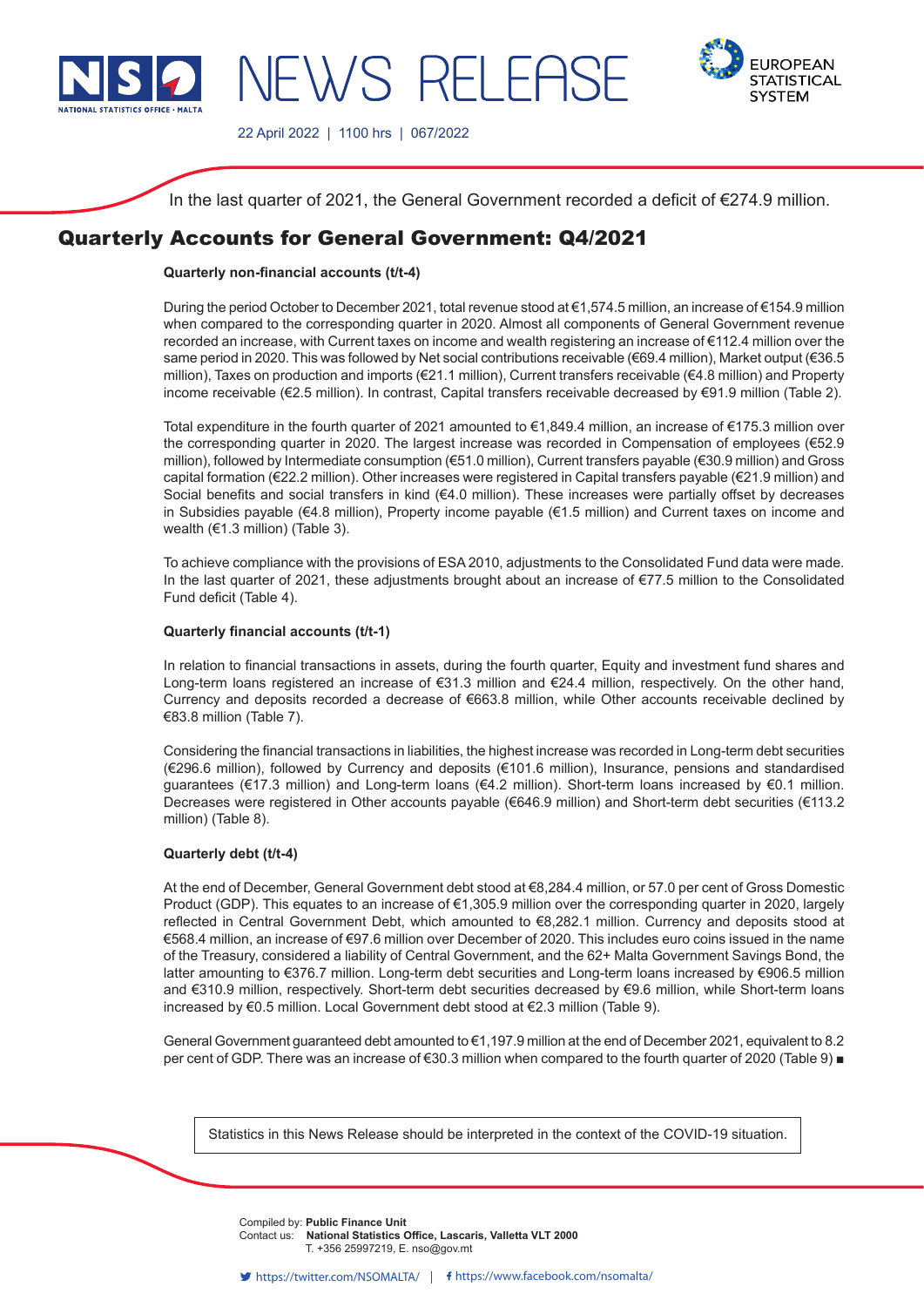**Chart 1. General Government surplus (+) / deficit (-)** 



**Table 1. Revenue and Expenditure of the General Government Sector by period**

| Period |                | <b>Total revenue</b> | Change (t/t-4) | <b>Total expenditure</b> | Change (t/t-4) | Surplus (+) /<br>Deficit (-) |
|--------|----------------|----------------------|----------------|--------------------------|----------------|------------------------------|
|        |                | € 000                | $\%$           | $\epsilon$ 000           | $\%$           | € 000                        |
|        | Q1             | 983,857              | 14.6           | 949,776                  | 2.7            | 34,081                       |
|        | Q2             | 1,086,764            | 17.5           | 1,069,771                | 19.2           | 16,993                       |
| 2017   | Q <sub>3</sub> | 1,184,822            | 19.2           | 1,026,660                | 7.2            | 158,162                      |
|        | Q4             | 1,249,705            | 6.5            | 1,066,226                | 1.2            | 183,479                      |
|        | <b>Total</b>   | 4,505,148            | 14.0           | 4,112,432                | 7.3            | 392,715                      |
|        | Q <sub>1</sub> | 1,066,365            | 8.4            | 1,073,128                | 13.0           | $-6,763$                     |
|        | Q2             | 1,215,197            | 11.8           | 1,094,688                | 2.3            | 120,508                      |
| 2018   | Q <sub>3</sub> | 1,252,779            | 5.7            | 1,134,733                | 10.5           | 118,046                      |
|        | Q4             | 1,373,769            | 9.9            | 1,337,073                | 25.4           | 36,696                       |
|        | <b>Total</b>   | 4,908,109            | 8.9            | 4,639,622                | 12.8           | 268,487                      |
|        | Q <sub>1</sub> | 1,177,520            | 10.4           | 1,213,717                | 13.1           | $-36,197$                    |
|        | Q2             | 1,329,811            | 9.4            | 1,283,955                | 17.3           | 45,856                       |
| 2019   | Q <sub>3</sub> | 1,230,615            | $-1.8$         | 1,192,980                | 5.1            | 37,635                       |
|        | Q4             | 1,409,956            | 2.6            | 1,375,040                | 2.8            | 34,916                       |
|        | <b>Total</b>   | 5,147,902            | 4.9            | 5,065,692                | 9.2            | 82,210                       |
|        | Q <sub>1</sub> | 926,818              | $-21.3$        | 1,322,141                | 8.9            | $-395,324$                   |
|        | Q2             | 1,200,998            | $-9.7$         | 1,580,466                | 23.1           | $-379,468$                   |
| 2020   | Q <sub>3</sub> | 1,265,933            | 2.9            | 1,474,380                | 23.6           | $-208,447$                   |
|        | Q4             | 1,419,633            | 0.7            | 1,674,083                | 21.7           | $-254,451$                   |
|        | <b>Total</b>   | 4,813,381            | $-6.5$         | 6,051,070                | 19.5           | $-1,237,689$                 |
|        | Q <sub>1</sub> | 1,148,722            | 23.9           | 1,514,447                | 14.5           | $-365,725$                   |
|        | Q2             | 1,387,426            | 15.5           | 1,607,697                | 1.7            | $-220,272$                   |
| 2021   | Q <sub>3</sub> | 1,342,640            | 6.1            | 1,643,356                | 11.5           | $-300,716$                   |
|        | Q4             | 1,574,486            | 10.9           | 1,849,429                | 10.5           | $-274,943$                   |
|        | <b>Total</b>   | 5,453,274            | 13.3           | 6,614,929                | 9.3            | $-1,161,655$                 |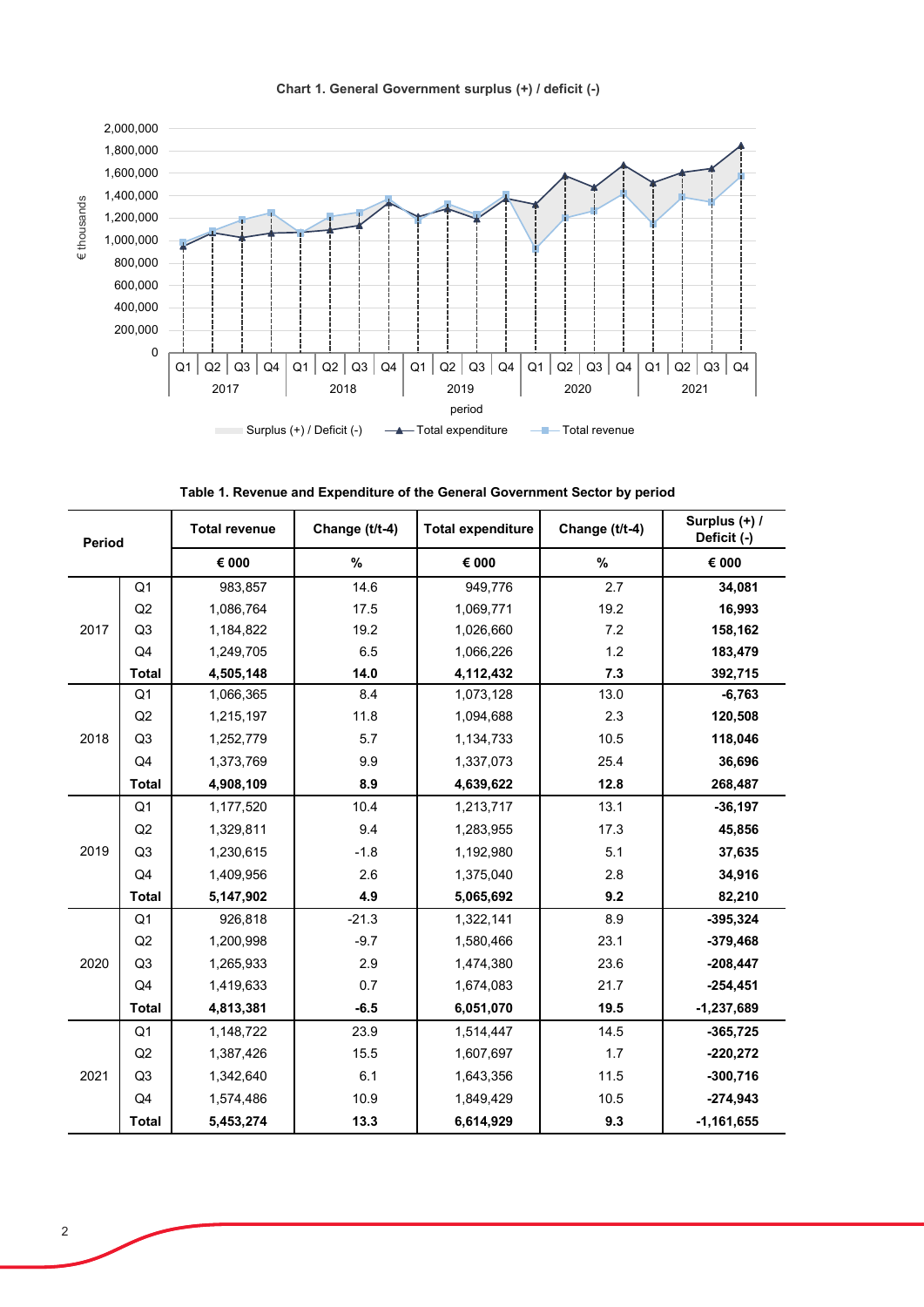| Period        |                | Market output <sup>1</sup> | <b>Taxes on</b><br>production and<br>imports | <b>Property income</b><br>receivable | <b>Current taxes</b><br>on income,<br>wealth, etc. | <b>Net social</b><br>contributions<br>receivable | <b>Current</b><br>transfers<br>receivable | Capital<br>transfers<br>receivable | <b>Total</b><br>revenue |
|---------------|----------------|----------------------------|----------------------------------------------|--------------------------------------|----------------------------------------------------|--------------------------------------------------|-------------------------------------------|------------------------------------|-------------------------|
| ESA 2010 Code |                | P.1                        | D.2                                          | D.4                                  | D.5                                                | D.61                                             | D.7                                       | D.9                                |                         |
|               |                |                            |                                              |                                      |                                                    | € 000                                            |                                           |                                    |                         |
|               | Q <sub>1</sub> | 116,727                    | 332,454                                      | 28,368                               | 300,256                                            | 165,333                                          | 21,147                                    | 19,572                             | 983,857                 |
|               | Q2             | 150,519                    | 313,593                                      | 24,127                               | 404,233                                            | 168,821                                          | 10,696                                    | 14,775                             | 1,086,764               |
| 2017          | Q3             | 153,928                    | 385,083                                      | 13,901                               | 416,012                                            | 172,832                                          | 19,591                                    | 23,474                             | 1,184,822               |
|               | Q <sub>4</sub> | 154,336                    | 370,256                                      | 29,948                               | 449,342                                            | 195,923                                          | 18,228                                    | 31,672                             | 1,249,705               |
|               | <b>Total</b>   | 575,510                    | 1,401,385                                    | 96,345                               | 1,569,843                                          | 702,909                                          | 69,662                                    | 89,494                             | 4,505,148               |
|               | Q <sub>1</sub> | 138,858                    | 349,063                                      | 29,240                               | 320,937                                            | 180,310                                          | 25,461                                    | 22,495                             | 1,066,365               |
|               | Q2             | 127,543                    | 364,196                                      | 28,113                               | 454,152                                            | 201,810                                          | 19,257                                    | 20,125                             | 1,215,197               |
| 2018          | Q3             | 137,344                    | 442,705                                      | 10,032                               | 442,263                                            | 165,202                                          | 23,929                                    | 31,303                             | 1,252,779               |
|               | Q <sub>4</sub> | 147,728                    | 416,398                                      | 30,434                               | 433,054                                            | 217,455                                          | 27,577                                    | 101.123                            | 1,373,769               |
|               | <b>Total</b>   | 551,473                    | 1,572,362                                    | 97,819                               | 1,650,406                                          | 764,777                                          | 96,225                                    | 175,046                            | 4,908,109               |
|               | Q <sub>1</sub> | 107,936                    | 372,761                                      | 23,781                               | 411,548                                            | 192,401                                          | 19,130                                    | 49,963                             | 1,177,520               |
|               | Q2             | 137,056                    | 409,930                                      | 19,064                               | 500,763                                            | 193,093                                          | 17,182                                    | 52,723                             | 1,329,811               |
| 2019          | Q <sub>3</sub> | 140,201                    | 415,315                                      | 22,226                               | 413,298                                            | 191,164                                          | 21,363                                    | 27,047                             | 1,230,615               |
|               | Q <sub>4</sub> | 161,329                    | 414,969                                      | 16,169                               | 501,376                                            | 223,420                                          | 18,425                                    | 74,268                             | 1,409,956               |
|               | <b>Total</b>   | 546,522                    | 1,612,974                                    | 81,240                               | 1,826,986                                          | 800,078                                          | 76,101                                    | 204,001                            | 5,147,902               |
|               | Q <sub>1</sub> | 76,953                     | 334,518                                      | 27,244                               | 272,451                                            | 161,996                                          | 14,915                                    | 38,741                             | 926,818                 |
|               | Q2             | 133,477                    | 316,439                                      | 13,379                               | 458,168                                            | 232,778                                          | 14,623                                    | 32,133                             | 1,200,998               |
| 2020          | Q <sub>3</sub> | 115,839                    | 352,983                                      | 19,489                               | 481,279                                            | 226,212                                          | 15,761                                    | 54,369                             | 1,265,933               |
|               | Q <sub>4</sub> | 131,287                    | 391,136                                      | 24,193                               | 474,653                                            | 218,920                                          | 15,682                                    | 163,761                            | 1,419,633               |
|               | <b>Total</b>   | 457,556                    | 1,395,075                                    | 84,305                               | 1,686,552                                          | 839,906                                          | 60,982                                    | 289,004                            | 4,813,381               |
|               | Q <sub>1</sub> | 104,856                    | 343,670                                      | 14,261                               | 387,339                                            | 204,214                                          | 15,021                                    | 79,361                             | 1,148,722               |
|               | Q2             | 139,091                    | 396,173                                      | 17,536                               | 578,224                                            | 211,548                                          | 15,770                                    | 29,084                             | 1,387,426               |
| 2021          | Q <sub>3</sub> | 136,429                    | 423,624                                      | 22,899                               | 477,237                                            | 210,839                                          | 17,525                                    | 54,087                             | 1,342,640               |
|               | Q <sub>4</sub> | 167,806                    | 412,228                                      | 26,735                               | 587,046                                            | 288,279                                          | 20,495                                    | 71,898                             | 1,574,486               |
|               | Total          | 548,181                    | 1,575,696                                    | 81,430                               | 2,029,846                                          | 914,880                                          | 68,811                                    | 234,429                            | 5,453,274               |

## **Table 2. Components of General Government Sector's revenue by period**

 $1$  For the purpose of this comparative table, Output for own final use and Payments for non-market output are included within the Market output category.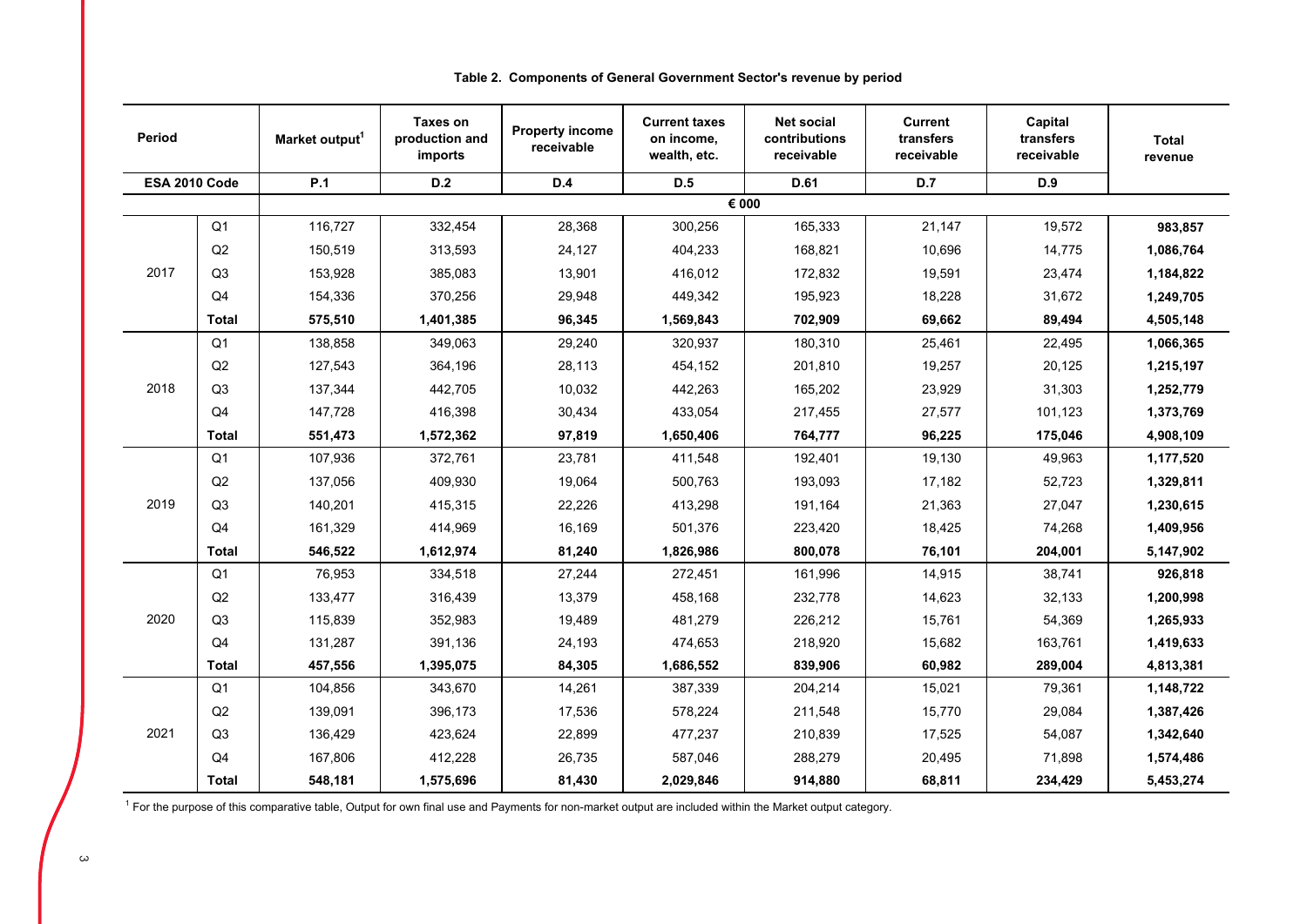| Table 3. Components of General Government Sector's expenditure by period |  |  |  |
|--------------------------------------------------------------------------|--|--|--|
|                                                                          |  |  |  |

| Period        |                | Compensation<br>of employees | Intermediate<br>consumption | Property<br>income<br>payable | <b>Gross capital</b><br>formation <sup>1</sup> | <b>Social benefits</b><br>and social<br>transfers in kind | <b>Subsidies</b><br>payable | <b>Current taxes</b><br>on income,<br>wealth, etc. | <b>Current</b><br>transfers<br>payable | Capital<br>transfers<br>payable | <b>Total</b><br>expenditure |
|---------------|----------------|------------------------------|-----------------------------|-------------------------------|------------------------------------------------|-----------------------------------------------------------|-----------------------------|----------------------------------------------------|----------------------------------------|---------------------------------|-----------------------------|
| ESA 2010 Code |                | D.1                          | P.2                         | D.4                           | P.5                                            | <b>D.6</b>                                                | D.3                         | D.5                                                | D.7                                    | D.9                             |                             |
|               |                |                              |                             |                               |                                                | € 000                                                     |                             |                                                    |                                        |                                 |                             |
|               | Q <sub>1</sub> | 317,340                      | 161,071                     | 51,793                        | 53,511                                         | 276,772                                                   | 34,470                      | 933                                                | 45,975                                 | 7,911                           | 949,776                     |
|               | Q2             | 327,791                      | 184,439                     | 53,743                        | 68,247                                         | 283,648                                                   | 30,597                      | 841                                                | 63,345                                 | 57,119                          | 1,069,771                   |
| 2017          | Q <sub>3</sub> | 330,800                      | 193,882                     | 56,739                        | 63,848                                         | 277,203                                                   | 36,131                      | 866                                                | 53,711                                 | 13,480                          | 1,026,660                   |
|               | Q <sub>4</sub> | 325,202                      | 177,726                     | 52,949                        | 99,162                                         | 296,087                                                   | 38,731                      | 1,659                                              | 48,298                                 | 26,411                          | 1,066,226                   |
|               | <b>Total</b>   | 1,301,133                    | 717,119                     | 215,223                       | 284,768                                        | 1,133,711                                                 | 139,929                     | 4,299                                              | 211,329                                | 104,921                         | 4,112,432                   |
|               | Q <sub>1</sub> | 350,733                      | 162,385                     | 49,664                        | 62,975                                         | 295,049                                                   | 39,864                      | 528                                                | 45,279                                 | 66,650                          | 1,073,128                   |
|               | Q2             | 346,548                      | 211,096                     | 50,329                        | 79,085                                         | 294,685                                                   | 43,867                      | 528                                                | 45,598                                 | 22,953                          | 1,094,688                   |
| 2018          | Q <sub>3</sub> | 350,640                      | 196,288                     | 48,644                        | 109.401                                        | 281,647                                                   | 40,357                      | 528                                                | 66,743                                 | 40,485                          | 1,134,733                   |
|               | Q <sub>4</sub> | 347,917                      | 260,605                     | 49,422                        | 159,428                                        | 309,647                                                   | 54,937                      | 752                                                | 108,635                                | 45,730                          | 1,337,073                   |
|               | <b>Total</b>   | 1,395,838                    | 830,374                     | 198,060                       | 410,888                                        | 1,181,028                                                 | 179,024                     | 2,336                                              | 266,256                                | 175,818                         | 4,639,622                   |
|               | Q <sub>1</sub> | 375,352                      | 209,049                     | 45,661                        | 115,647                                        | 310,147                                                   | 41,696                      | 385                                                | 81,685                                 | 34,094                          | 1,213,717                   |
|               | Q2             | 374,174                      | 243,658                     | 48,061                        | 147,226                                        | 314,034                                                   | 51,626                      | 408                                                | 70,694                                 | 34,074                          | 1,283,955                   |
| 2019          | Q <sub>3</sub> | 377,556                      | 223,011                     | 48,235                        | 97,042                                         | 295,660                                                   | 47,320                      | 490                                                | 81,400                                 | 22,267                          | 1,192,980                   |
|               | Q4             | 383,407                      | 298,410                     | 47,213                        | 182,603                                        | 325,027                                                   | 54,460                      | 461                                                | 58,008                                 | 25,452                          | 1,375,040                   |
|               | <b>Total</b>   | 1,510,489                    | 974,128                     | 189,171                       | 542,517                                        | 1,244,867                                                 | 195,102                     | 1,744                                              | 291,788                                | 115,887                         | 5,065,692                   |
|               | Q <sub>1</sub> | 391,061                      | 189,150                     | 42,857                        | 139,015                                        | 322,809                                                   | 93,454                      | 75                                                 | 88,818                                 | 54,903                          | 1,322,141                   |
|               | Q2             | 393,942                      | 324,101                     | 46,216                        | 143,439                                        | 379,398                                                   | 184,421                     | 197                                                | 90,035                                 | 18,716                          | 1,580,466                   |
| 2020          | Q <sub>3</sub> | 403,892                      | 297,993                     | 42,147                        | 129,279                                        | 309,090                                                   | 215,344                     | 203                                                | 45,430                                 | 31,002                          | 1,474,380                   |
|               | Q4             | 396,021                      | 379,463                     | 44,781                        | 187,348                                        | 335,753                                                   | 184,961                     | 1,405                                              | 81,650                                 | 62,701                          | 1,674,083                   |
|               | <b>Total</b>   | 1,584,916                    | 1,190,707                   | 176,001                       | 599,081                                        | 1,347,050                                                 | 678,180                     | 1,881                                              | 305,933                                | 167,322                         | 6,051,070                   |
|               | Q <sub>1</sub> | 441,092                      | 302,456                     | 40,916                        | 126,707                                        | 342,780                                                   | 150,154                     | 256                                                | 85,801                                 | 24,285                          | 1,514,447                   |
|               | Q2             | 443,990                      | 287,207                     | 43,501                        | 155,038                                        | 386,081                                                   | 167,642                     | 234                                                | 100,281                                | 23,722                          | 1,607,697                   |
| 2021          | Q <sub>3</sub> | 435,590                      | 339,185                     | 43,232                        | 127,674                                        | 320,849                                                   | 187,733                     | 166                                                | 159,684                                | 29,244                          | 1,643,356                   |
|               | Q4             | 448,911                      | 430,501                     | 43,262                        | 209,554                                        | 339,773                                                   | 180,166                     | 98                                                 | 112,514                                | 84,650                          | 1,849,429                   |
|               | <b>Total</b>   | 1,769,584                    | 1,359,350                   | 170,912                       | 618,973                                        | 1,389,482                                                 | 685,694                     | 754                                                | 458,280                                | 161,901                         | 6,614,929                   |

 $1$  For the purpose of this comparative table, acquisitions less disposals of non-produced assets is included within the Gross capital formation category.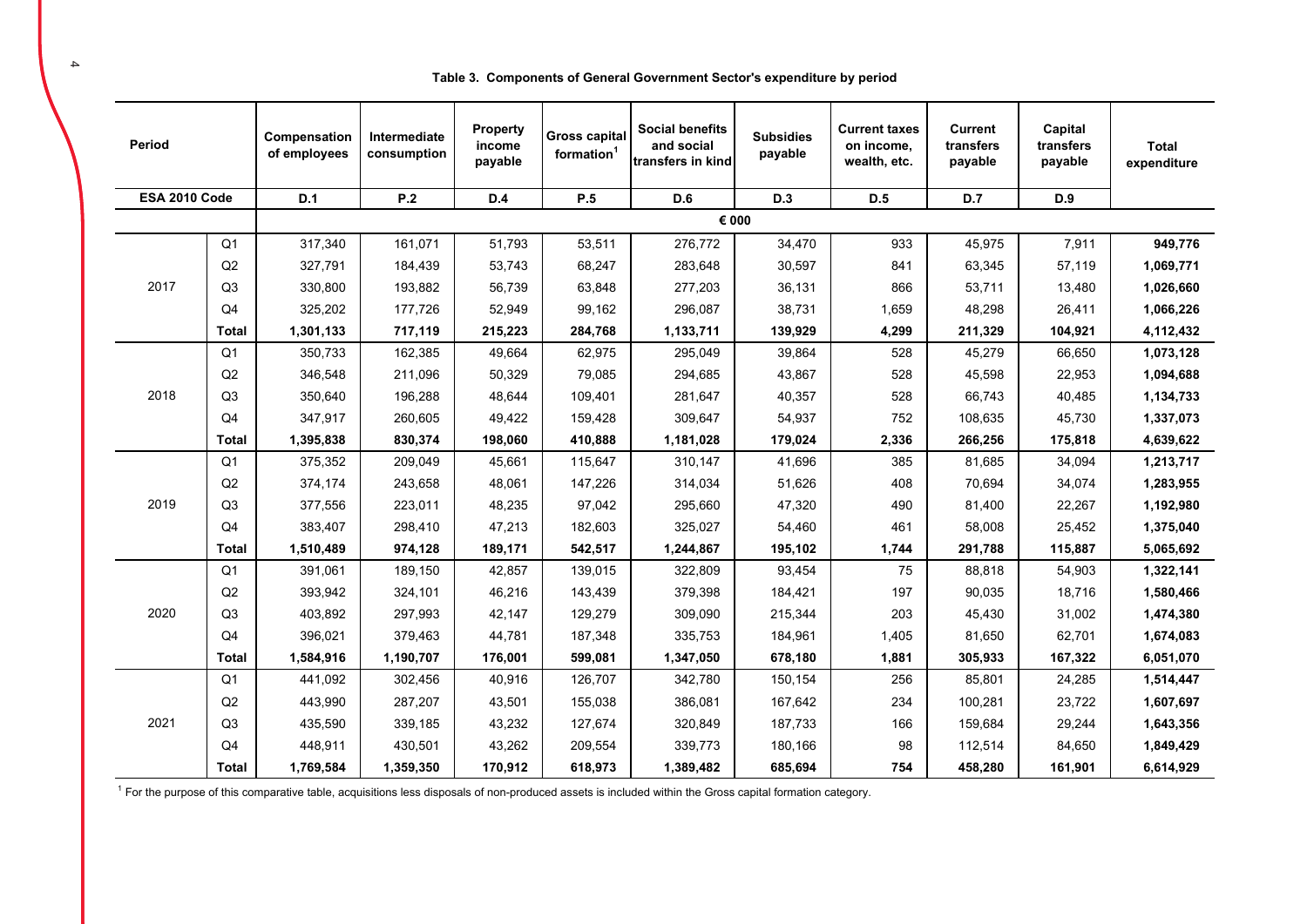#### **Table 4. Transition between Consolidated Fund and General Government sector by period**

|                                                               | 2017      | 2018      | 2019      | 2020         | 2021           |            | 2019      |            |           |            | 2020           |                |            | 2021       |                |            |            |  |
|---------------------------------------------------------------|-----------|-----------|-----------|--------------|----------------|------------|-----------|------------|-----------|------------|----------------|----------------|------------|------------|----------------|------------|------------|--|
|                                                               |           |           |           |              |                | Q1         | Q2        | Q3         | Q4        | Q1         | Q2             | Q <sub>3</sub> | Q4         | Q1         | Q2             | Q3         | Q4         |  |
|                                                               |           |           |           |              |                |            |           |            | € 000     |            |                |                |            |            |                |            |            |  |
| <b>Consolidated Fund Surplus / Deficit</b>                    | 182.672   | $-70.217$ | 9.354     | $-1.469.834$ | $-1.242.250$   | $-134.214$ | $-21.951$ | 194.037    | $-28,517$ | $-311.727$ | $-583.915$     | $-243.336$     | $-330.855$ | $-529.890$ | $-293.428$     | $-66.489$  | $-352.443$ |  |
| Adjustments to the Consolidated Fund:                         |           |           |           |              |                |            |           |            |           |            |                |                |            |            |                |            |            |  |
| Loans, repayments (-)                                         | $\Omega$  |           | $\Omega$  |              |                | $\Omega$   | $\Omega$  |            |           |            | $\Omega$       |                |            |            |                |            |            |  |
| Equities, acquisitions (+)                                    |           |           | $\Omega$  |              |                | $\Omega$   | $\Omega$  |            |           |            | $\Omega$       |                |            |            |                |            |            |  |
| Equities, sales (-)                                           |           |           |           |              |                |            |           |            |           |            |                |                |            |            |                |            |            |  |
| Other financial transactions                                  | $-14,400$ |           |           |              | $-8,948$       | $\Omega$   |           |            |           |            |                |                |            | $-8,948$   |                |            |            |  |
| Difference between interest paid (+) and interest accrued (-) | $-350$    | 6,938     | $-12,519$ | $-45.658$    | $-8,998$       | 708        | $-2,391$  | $-9,535$   | $-1,302$  | $-5,082$   | $-25,149$      | $-7,618$       | $-7,809$   | $-3,634$   | $-1,965$       | $-4,310$   | 911        |  |
| Other accounts receivable (+) and payable (-)                 | $-67,470$ | 125,919   | $-56,489$ | 210,866      | 291            | $-31,708$  | 8.068     | $-61,341$  | 28,493    | 4,819      | 106,766        | 5,217          | 94,063     | 33,744     | $-1,319$       | $-62,604$  | 30,469     |  |
| Time-adjusted cash transactions                               | 35,174    | 40,504    | 10,343    | 32,559       | 50,536         | 112,855    | 89,368    | $-134,697$ | $-57,182$ | $-73,305$  | 116,749        | 44,875         | $-55,761$  | 126,366    | 73,501         | $-115,778$ | $-33,552$  |  |
| Treasury Clearance Fund flows in non-financial transactions   | 37,199    | 40,936    | 26,990    | 979          | 15,326         | 15,168     | 7,228     | 27,329     | $-22,734$ | 2,251      | $-264$         | $-344$         | $-664$     | 12,233     | $-222$         | $-106$     | 3,420      |  |
| Sinking Fund interests' received                              | 3,607     | 3.675     | 4,270     | 4,298        | 4,098          | 1,368      | 660       | 1.407      | 835       | 1.359      | 885            | 1.401          | 652        | 1.378      | 657            | 1.401      | 662        |  |
| Quarterly adjustments                                         | n         |           | $\Omega$  |              |                | $-24,802$  | $-32.687$ | 1,289      | 56,200    | $-15,791$  | $-432$         | $-13,756$      | 29,979     | $-22,100$  | $-22,268$      | $-19,235$  | 63,603     |  |
| EFSF re-routing                                               | $-160$    | $-71$     | $-12$     |              |                | $-14$      | 18        | -7         |           |            | $\overline{2}$ |                |            | $\Omega$   | $^{\circ}$     | $\Omega$   |            |  |
| Equity injection                                              | $\Omega$  | $-62,534$ | $-8,000$  | $-13.020$    |                | $^{\circ}$ | $\Omega$  | $-8,000$   |           | $-13,020$  | $\Omega$       |                |            | $\Omega$   | $\Omega$       | $\Omega$   |            |  |
| Rerouting/PPP adjustments                                     | $-6.884$  | $-23,023$ | $-44,932$ | $-23,537$    | $-11,786$      | $-2,874$   | $-25,189$ | $-8,048$   | $-8.820$  | $-7,978$   | $-7,206$       | $-4.136$       | $-4,218$   | $-2,703$   | $-2,687$       | $-2,333$   | $-4,063$   |  |
| Standardised guarantees                                       | $-51$     | $-46$     | $-40$     | $-35$        | $-17,387$      | $\Omega$   | $\Omega$  | $\Omega$   | $-40$     |            | $\Omega$       |                | $-35$      | $\Omega$   | $\overline{0}$ | $\Omega$   | $-17,387$  |  |
| ANFA/SMP adjustment                                           |           |           | $-970$    | $-1,130$     | $-910$         | $\Omega$   |           | $-900$     | $-70$     |            | $\Omega$       | $-230$         | $-900$     | 530        | $-910$         | 380        | $-910$     |  |
| Other adjustments                                             | $\Omega$  |           | $\Omega$  | $\Omega$     |                | $\Omega$   |           |            |           |            | $\Omega$       | $\Omega$       |            | $\Omega$   | $\Omega$       | $\Omega$   |            |  |
| Extra Budgetary Units surplus (+) / deficit (-)               | 214,651   | 199.939   | 146.719   | 59.109       | 50,566         | 22.352     | 22.359    | 38.427     | 63,58     | 18.088     | 12,948         | 10.998         | 17,076     | 22.184     | 28.219         | $-30,110$  | 30,273     |  |
| Local Government surplus (+) / deficit (-)                    | 8.726     | 6,467     | 7,495     | 7,713        | 7,806          | 4,965      | 374       | $-2,325$   | 4,481     | 5,054      | 147            | $-1,514$       | 4,025      | 5,115      | 149            | $-1,532$   | 4,074      |  |
| General Government surplus (+) / deficit (-)                  | 392.715   | 268.487   | 82.210    | -1,237,689   | $-1, 161, 655$ | $-36.197$  | 45.856    | 37.635     | 34,916    | $-395.324$ | $-379.468$     | $-208.447$     | $-254,451$ | $-365.725$ | $-220.272$     | $-300,716$ | $-274,943$ |  |

1. Consolidated Fund Surplus/Deficit as published on a monthly basis by the NSO.

2. Acquisition of shares in international agencies.

2. Superdividend test - Dividends paid out of accumulated reserves.

4. Difference between the interest paid and accrued of the Treasury Bills, Malta Government Stocks and Foreign Loans. Includes the adjustment of the premium apportionment of the Malta Government Stocks and the SURE loans.

5. Accruals adjustment for all the Budgetary Central Government. Includes amongst which: Treasury Department accrual templates, adjustment for EU Funds neutrality, emission trading permits, Ex-Church Property Agreement adj

6. In line with Council Regulation 2516/2000, the method of recording of taxes and social contributions is the time-adjusted method.

7. Quarterly timing adjustments which are necessary to fulfil compliance with the ESA2010 methodology and the Manual on Government Deficit and Debt.

8. Re-routed operations of the European Financial Stability Facility.

9. Equity injections in relation to the Air Malta plc. restructuring exercise and IP Holding Ltd.

10. An adjustment in relation to the profits from the holding of Greek bonds under the Agreement on Net Financial Assets (ANFA) and Securities Markets Programme (SMP), which profits were transferred back to Greece.

11. The aggregated net lending (+) / borrowing (-) of the extra budgetary units forming part of the Central Government Sector.

12. The aggregated net lending (+) / borrowing (-) of the 68 local councils, 5 Regional Committees and Local Councils Association.

For further information on the ESA 2010 adjustments refer to Malta's EDP Inventory at:

https://nso.gov.mt/en/nso/Sources\_and\_Methods/Unit\_A2/Public\_Finance/Pages/General-Government-Balance-and-Debt-under-the-Maastricht-Treaty.aspx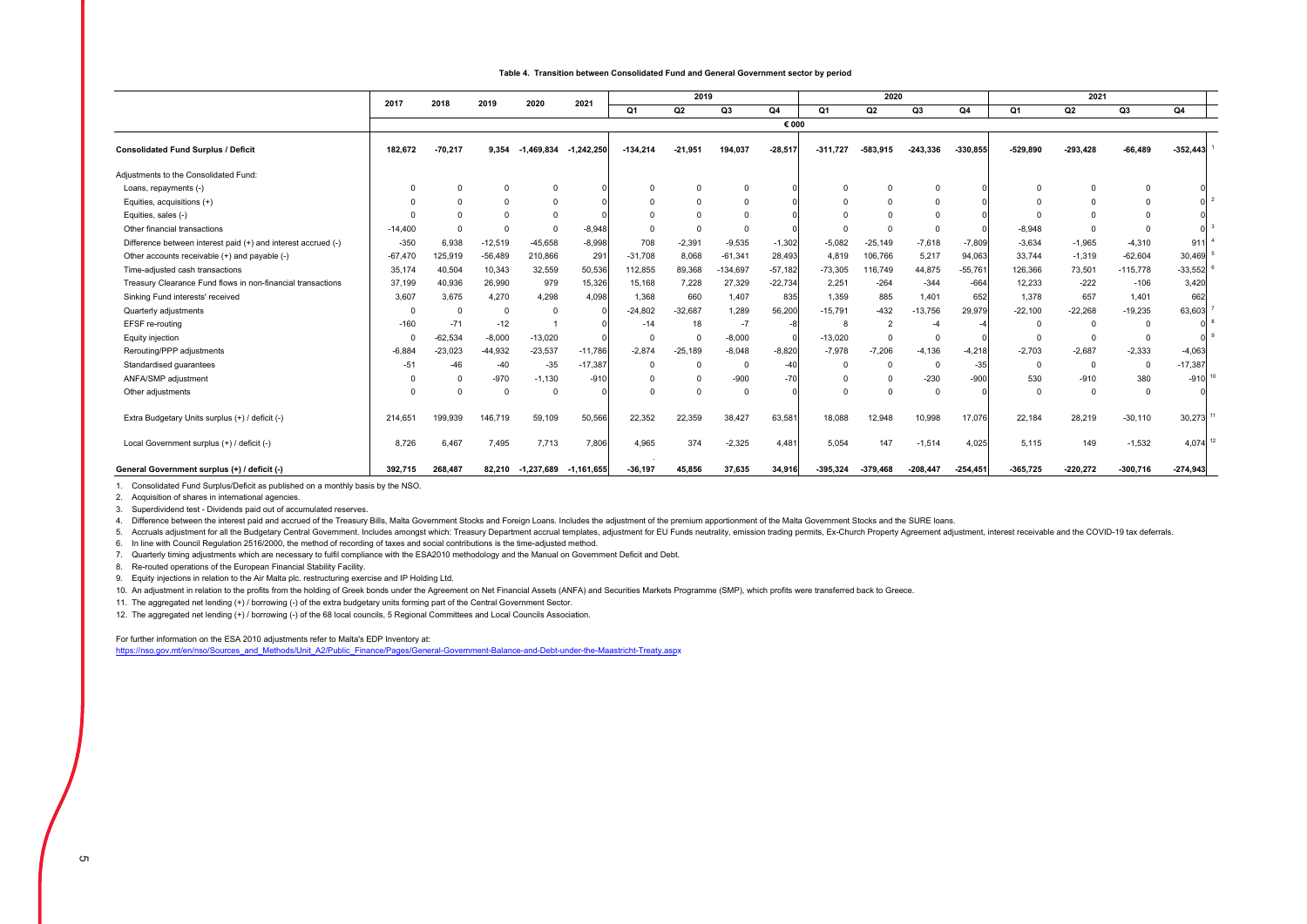| Position at end of<br>period |                | <b>Currency and</b><br>deposits | Short-term debt Long-term debt<br>securities | securities  | Short-term<br>loans | Long-term<br>loans | <b>Equity and</b><br>investment<br>fund shares | Insurance,<br>pensions and<br>standardised<br>guarantees | <b>Financial</b><br>derivatives | <b>Other accounts</b><br>receivable |
|------------------------------|----------------|---------------------------------|----------------------------------------------|-------------|---------------------|--------------------|------------------------------------------------|----------------------------------------------------------|---------------------------------|-------------------------------------|
| <b>ESA 2010 Code</b>         |                | AF.2                            | AF.31                                        | AF.32       | AF.41               | AF.42              | AF.5                                           | AF.6                                                     | <b>AF.7</b>                     | AF.8                                |
|                              |                |                                 |                                              |             |                     | € 000              |                                                |                                                          |                                 |                                     |
|                              | Q <sub>1</sub> | 1,320,429                       | 0                                            | $\mathbf 0$ | 1,956               | 260,305            | 1,174,093                                      | 0                                                        | 0                               | 997,080                             |
| 2017                         | Q2             | 1,464,915                       | 0                                            | $\mathbf 0$ | 1,956               | 260,663            | 1,167,362                                      | 0                                                        | 0                               | 1,083,719                           |
|                              | Q3             | 1,596,123                       | 0                                            | 0           | 1,956               | 260,899            | 1,166,867                                      | 0                                                        | 0                               | 1,025,314                           |
|                              | Q <sub>4</sub> | 1.204.024                       | 0                                            | 0           | 3,549               | 275,091            | 1,250,366                                      | 0                                                        | 0                               | 961,161                             |
|                              | Q <sub>1</sub> | 1,164,393                       | 0                                            | $\mathbf 0$ | 4,168               | 285,971            | 1,253,162                                      | 0                                                        | 0                               | 1,020,341                           |
|                              | Q2             | 1,620,024                       | 0                                            | $\mathbf 0$ | 5,444               | 294,618            | 1,245,414                                      | 0                                                        | 0                               | 1,191,067                           |
| 2018                         | Q <sub>3</sub> | 1,194,828                       | 0                                            | 275         | 6,063               | 299,011            | 1,379,049                                      | 0                                                        | 0                               | 1,157,307                           |
|                              | Q <sub>4</sub> | 1,117,969                       | 0                                            | 275         | 2,705               | 284,986            | 1,354,241                                      | 0                                                        | 0                               | 1,242,199                           |
|                              | Q <sub>1</sub> | 1,185,967                       | 0                                            | 2,656       | 3,128               | 290,655            | 1,402,159                                      | 0                                                        | 0                               | 1,343,840                           |
|                              | Q2             | 1,580,174                       | 0                                            | 4,177       | 3,128               | 291,054            | 1,413,152                                      | 0                                                        | 0                               | 1,500,623                           |
| 2019                         | Q3             | 1,425,050                       | 0                                            | 5,185       | 3,312               | 293,718            | 1,436,610                                      | $\pmb{0}$                                                | 0                               | 1,252,510                           |
|                              | Q <sub>4</sub> | 1,298,369                       | 0                                            | 3,822       | 2,176               | 272,140            | 1,389,675                                      | 0                                                        | 0                               | 1,246,369                           |
|                              | Q <sub>1</sub> | 1,537,935                       | 0                                            | 3,822       | 2,408               | 275,400            | 1,344,375                                      | $\pmb{0}$                                                | 0                               | 1,206,797                           |
| 2020                         | Q2             | 1,498,801                       | 0                                            | 3,822       | 2,408               | 275,570            | 1,393,423                                      | 0                                                        | 0                               | 1,531,398                           |
|                              | Q <sub>3</sub> | 1,456,760                       | 0                                            | 4,322       | 825                 | 255,848            | 1,344,641                                      | 0                                                        | 0                               | 1,651,103                           |
|                              | Q <sub>4</sub> | 1,102,948                       | 0                                            | 3,712       | 825                 | 257,388            | 1,386,560                                      | $\pmb{0}$                                                | 0                               | 1,494,098                           |
|                              | Q <sub>1</sub> | 1,181,012                       | 0                                            | 3,712       | 825                 | 257,063            | 1,374,840                                      | 0                                                        | 0                               | 1,813,796                           |
|                              | Q2             | 2,081,670                       | 0                                            | 6,712       | 825                 | 256,607            | 1,396,703                                      | 0                                                        | 0                               | 1,889,860                           |
| 2021                         | Q3             | 1,853,599                       | 0                                            | 6,712       | 825                 | 276,800            | 1,385,261                                      | 0                                                        | 0                               | 1,782,562                           |
|                              | Q <sub>4</sub> | 1,192,290                       | 0                                            | 6,712       | 825                 | 301,166            | 1,428,512                                      | $\mathbf 0$                                              | 0                               | 1,698,811                           |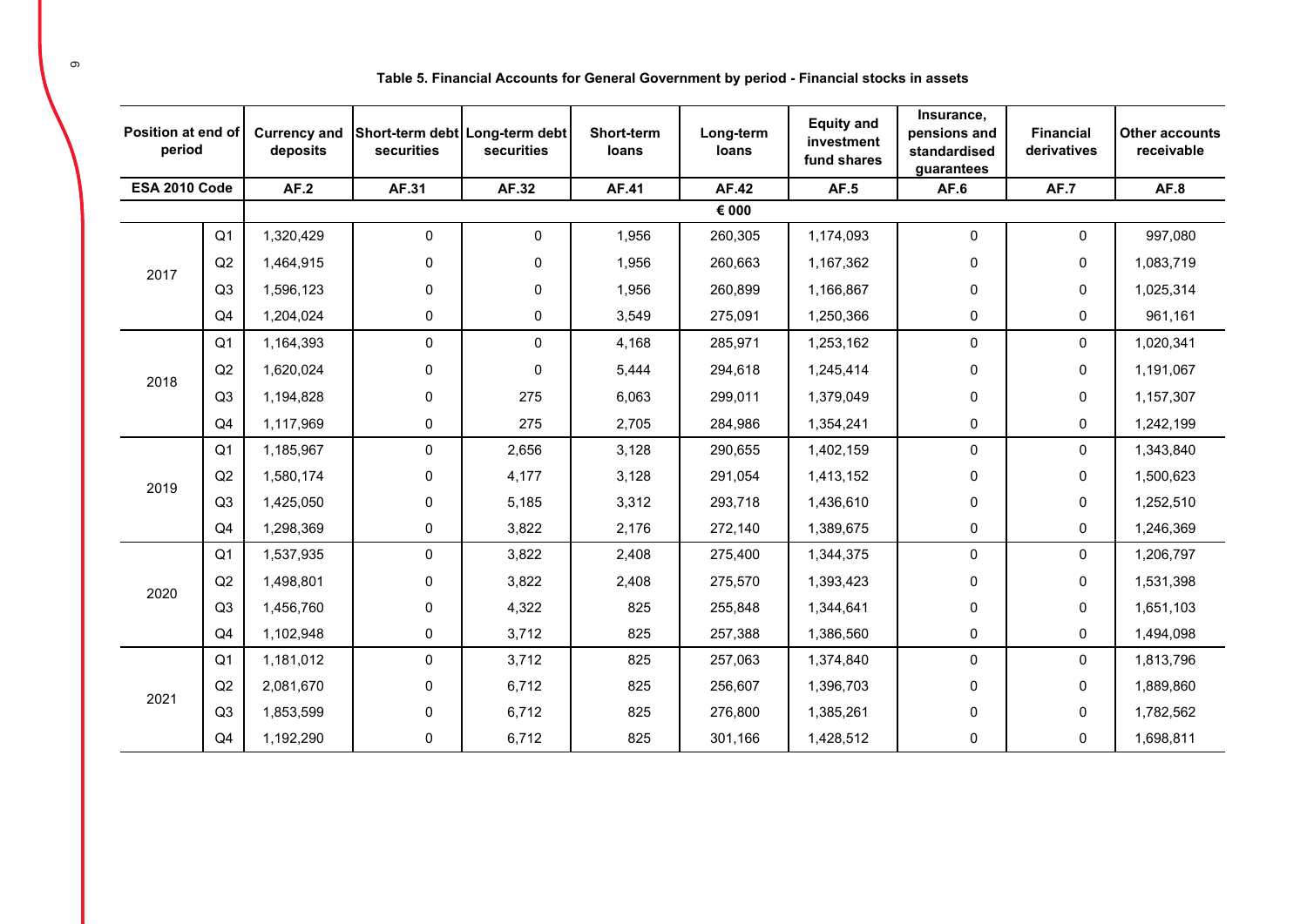| Position at end of<br>period |                | <b>Currency and</b><br>deposits | securities | Short-term debt Long-term debt<br>securities | <b>Short-term</b><br>loans | Long-term<br>loans | <b>Equity and</b><br>investment<br>fund shares | Insurance,<br>pensions and<br>standardised<br>guarantees | <b>Financial</b><br>derivatives | <b>Other accounts</b><br>payable |
|------------------------------|----------------|---------------------------------|------------|----------------------------------------------|----------------------------|--------------------|------------------------------------------------|----------------------------------------------------------|---------------------------------|----------------------------------|
| ESA 2010 Code                |                | AF.2                            | AF.31      | AF.32                                        | AF.41                      | <b>AF.42</b>       | AF.5                                           | AF.6                                                     | <b>AF.7</b>                     | AF.8                             |
|                              |                |                                 |            |                                              |                            | $\epsilon$ 000     |                                                |                                                          |                                 |                                  |
|                              | Q <sub>1</sub> | 72,831                          | 225,352    | 6,306,392                                    | 25,976                     | 340,988            | 14,036                                         | 306                                                      | 0                               | 1,032,879                        |
| 2017                         | Q2             | 74,812                          | 186,436    | 6,300,548                                    | 43,145                     | 334,151            | 14,036                                         | 306                                                      | 0                               | 1,262,861                        |
|                              | Q <sub>3</sub> | 147,161                         | 129,430    | 6,244,256                                    | 31,131                     | 335,616            | 14,036                                         | 306                                                      | 0                               | 1,162,101                        |
|                              | Q4             | 178,636                         | 177,036    | 5,978,942                                    | 29,581                     | 351,917            | 14,036                                         | 329                                                      | 0                               | 847,303                          |
|                              | Q <sub>1</sub> | 178,267                         | 269,030    | 5,909,624                                    | 31,265                     | 359,923            | 14,036                                         | 329                                                      | 0                               | 858,326                          |
|                              | Q2             | 274,475                         | 335,085    | 5,717,373                                    | 35,594                     | 365,511            | 14,036                                         | 329                                                      | 0                               | 1,331,377                        |
| 2018                         | Q <sub>3</sub> | 277,404                         | 325,561    | 5,400,668                                    | 36,151                     | 374,915            | 14,036                                         | 329                                                      | 0                               | 1,149,017                        |
|                              | Q4             | 278,011                         | 290,152    | 5,610,726                                    | 27,997                     | 366,802            | 14,036                                         | 300                                                      | 0                               | 985,078                          |
|                              | Q <sub>1</sub> | 377,377                         | 340,934    | 5,756,612                                    | 26,060                     | 372,456            | 14,036                                         | 300                                                      | 0                               | 1,005,339                        |
| 2019                         | Q2             | 379,050                         | 332,925    | 5,888,686                                    | 27,720                     | 405,539            | 14,036                                         | 300                                                      | 0                               | 1,484,334                        |
|                              | Q3             | 379,753                         | 279,420    | 5,903,847                                    | 35,003                     | 416,946            | 14,036                                         | 300                                                      | 0                               | 1,255,001                        |
|                              | Q <sub>4</sub> | 380,844                         | 300,204    | 5,832,824                                    | 31,300                     | 405,090            | 14,036                                         | 271                                                      | 0                               | 1,039,157                        |
|                              | Q <sub>1</sub> | 379,635                         | 427,296    | 5,885,663                                    | 31,563                     | 417,060            | 14,036                                         | 271                                                      | 0                               | 1,089,741                        |
| 2020                         | Q2             | 379,728                         | 797,501    | 6,133,685                                    | 30,538                     | 422,473            | 14,036                                         | 271                                                      | 0                               | 1,437,224                        |
|                              | Q3             | 473,458                         | 700,565    | 6,352,654                                    | 28,976                     | 416,353            | 14,036                                         | 271                                                      | 0                               | 1,579,008                        |
|                              | Q4             | 473,955                         | 587,242    | 6,552,651                                    | 33,074                     | 541,468            | 14,036                                         | 289                                                      | 0                               | 1,068,130                        |
|                              | Q <sub>1</sub> | 470,794                         | 711,014    | 6,753,430                                    | 33,071                     | 667,346            | 14,036                                         | 289                                                      | 0                               | 1,277,895                        |
|                              | Q2             | 471,732                         | 783,078    | 6,919,508                                    | 33,472                     | 845,846            | 14,036                                         | 289                                                      | 0                               | 1,961,725                        |
| 2021                         | Q <sub>3</sub> | 470,542                         | 691,515    | 6,891,819                                    | 33,474                     | 848,177            | 14,036                                         | 289                                                      | 0                               | 1,866,098                        |
|                              | Q4             | 572,121                         | 577,479    | 7,150,993                                    | 33,536                     | 852,339            | 14,036                                         | 17,632                                                   | 0                               | 1,221,761                        |

## **Table 6. Financial Accounts for General Government by period - Financial stocks in liabilities**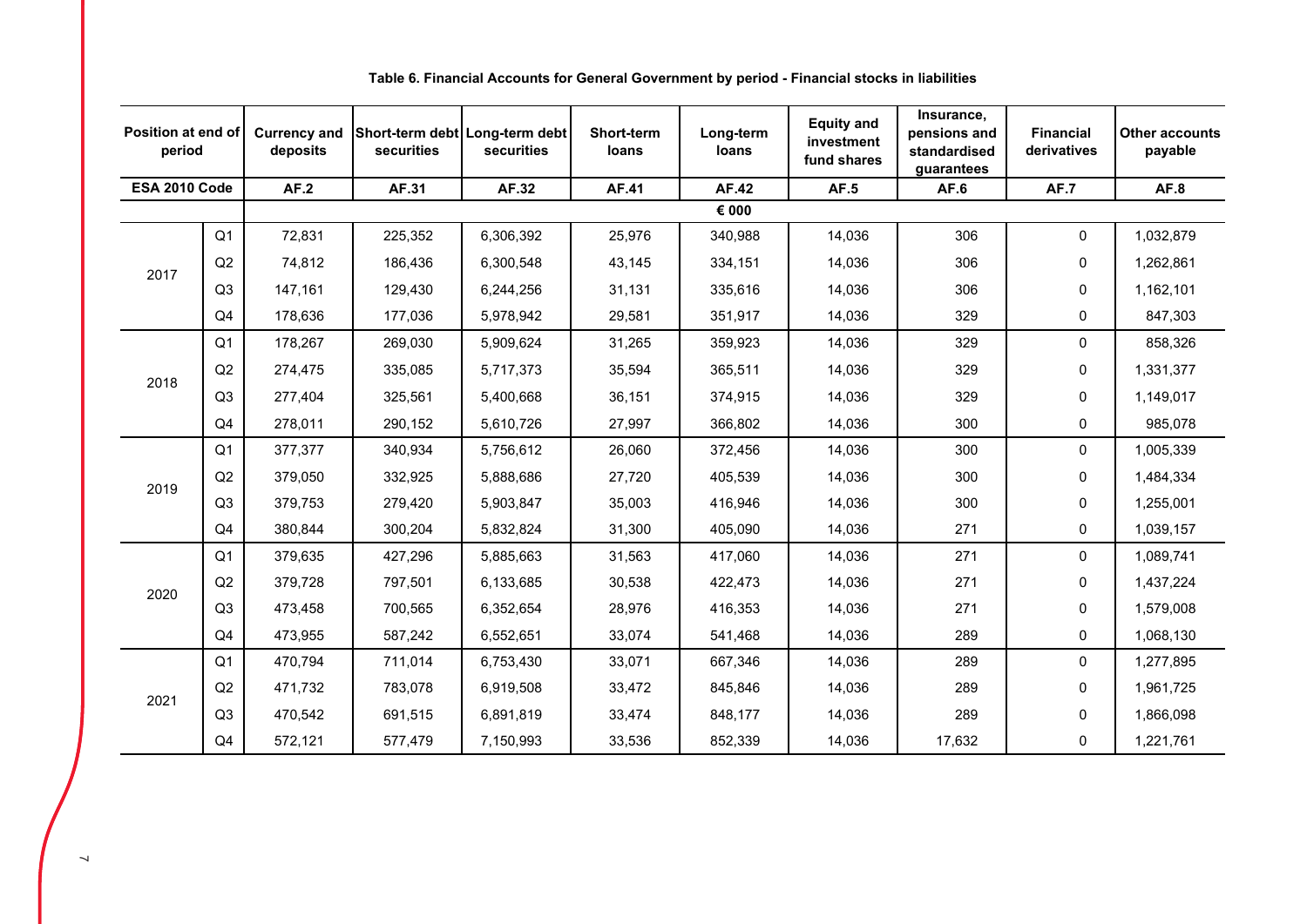| Table 7. Financial Accounts for General Government by period - Financial transactions in assets $^{\text{\tiny{\textsf{I}}}}$ |  |
|-------------------------------------------------------------------------------------------------------------------------------|--|
|-------------------------------------------------------------------------------------------------------------------------------|--|

| Period               |                | <b>Currency and</b><br>deposits | Short-term<br>debt securities | Long-term debt<br>securities | Short-term<br>loans | Long-term<br>loans | <b>Equity and</b><br>investment<br>fund shares | Insurance,<br>pensions and<br>standardised<br>guarantees | <b>Financial</b><br>derivatives | <b>Other accounts</b><br>receivable |
|----------------------|----------------|---------------------------------|-------------------------------|------------------------------|---------------------|--------------------|------------------------------------------------|----------------------------------------------------------|---------------------------------|-------------------------------------|
| <b>ESA 2010 Code</b> |                | F.2                             | F.31                          | F.32                         | F.41                | F.42               | F.5                                            | F.6                                                      | F.7                             | F.8                                 |
|                      |                |                                 |                               |                              |                     | € 000              |                                                |                                                          |                                 |                                     |
|                      | Q <sub>1</sub> | 219,198                         | $\mathbf 0$                   | $\mathbf 0$                  | $-11$               | 320                | $-7,569$                                       | $\mathbf 0$                                              | 0                               | 35,925                              |
|                      | Q2             | 145,827                         | 0                             | 0                            | $\mathbf 0$         | 358                | $-200$                                         | $\mathbf 0$                                              | 0                               | 86,639                              |
| 2017                 | Q <sub>3</sub> | 134,534                         | 0                             | 0                            | $\mathbf 0$         | 236                | 1,054                                          | $\mathbf 0$                                              | 0                               | $-58,404$                           |
|                      | Q <sub>4</sub> | $-391,325$                      | 0                             | 0                            | 1,593               | 14,192             | 97,904                                         | $\mathbf 0$                                              | 0                               | $-64, 154$                          |
|                      | <b>Total</b>   | 108,234                         | $\mathbf 0$                   | 0                            | 1,582               | 15,106             | 91,189                                         | 0                                                        | 0                               | 5                                   |
|                      | Q <sub>1</sub> | $-39,072$                       | 0                             | $\pmb{0}$                    | 618                 | 10,880             | 1,900                                          | $\pmb{0}$                                                | 0                               | 59,180                              |
|                      | Q2             | 455,230                         | 0                             | 0                            | 1,277               | 8,647              | 124                                            | $\mathbf 0$                                              | 0                               | 170,726                             |
| 2018                 | Q <sub>3</sub> | $-425,313$                      | 0                             | 275                          | 619                 | 4,392              | 136,659                                        | $\mathbf 0$                                              | 0                               | $-33,760$                           |
|                      | Q <sub>4</sub> | $-77,027$                       | 0                             | 9                            | $-3,358$            | $-14,025$          | 9,691                                          | $\mathbf 0$                                              | 0                               | 84,891                              |
|                      | <b>Total</b>   | $-86,182$                       | 0                             | 284                          | $-844$              | 9,895              | 148,374                                        | $\mathbf 0$                                              | 0                               | 281,038                             |
|                      | Q <sub>1</sub> | 66,594                          | 0                             | 2,381                        | 423                 | 5,669              | 17,573                                         | $\mathbf 0$                                              | 0                               | 101,641                             |
|                      | Q2             | 394,794                         | $\mathbf 0$                   | 1,521                        | $\mathbf 0$         | 400                | 6,027                                          | $\pmb{0}$                                                | 0                               | 156,783                             |
| 2019                 | Q <sub>3</sub> | $-158,445$                      | $\mathbf 0$                   | 1,008                        | 184                 | 2,663              | 12,496                                         | 0                                                        | $\mathbf 0$                     | $-248, 113$                         |
|                      | Q <sub>4</sub> | $-125,553$                      | $\mathbf 0$                   | $-1,563$                     | $-1,136$            | $-21,578$          | $-11,471$                                      | $\mathbf 0$                                              | 0                               | $-6,141$                            |
|                      | <b>Total</b>   | 177,389                         | 0                             | 3,347                        | $-529$              | $-12,846$          | 24,625                                         | $\mathbf 0$                                              | 0                               | 4,170                               |
|                      | Q <sub>1</sub> | 240,129                         | $\mathbf 0$                   | $\mathbf 0$                  | 233                 | 3,259              | 37,102                                         | $\mathbf 0$                                              | 0                               | $-39,572$                           |
|                      | Q2             | $-40,892$                       | 0                             | $\mathbf 0$                  | $\mathbf 0$         | 171                | 1,946                                          | 0                                                        | 0                               | 324,601                             |
| 2020                 | Q <sub>3</sub> | $-39,429$                       | 0                             | 500                          | $-1,583$            | $-19,722$          | 2,253                                          | $\mathbf 0$                                              | 0                               | 119,705                             |
|                      | Q <sub>4</sub> | $-352,636$                      | 0                             | $-609$                       | $\mathbf 0$         | 1,539              | $-8,594$                                       | $\mathbf 0$                                              | 0                               | $-157,006$                          |
|                      | <b>Total</b>   | $-192,829$                      | 0                             | $-109$                       | $-1,351$            | $-14,753$          | 32,707                                         | $\mathbf 0$                                              | 0                               | 247,729                             |
|                      | Q <sub>1</sub> | 76,762                          | 0                             | $\mathbf 0$                  | 0                   | $-325$             | 9,246                                          | $\pmb{0}$                                                | 0                               | 319,698                             |
|                      | Q2             | 900,884                         | 0                             | 3,000                        | 0                   | $-455$             | 8,831                                          | $\mathbf 0$                                              | 0                               | 76,064                              |
| 2021                 | Q <sub>3</sub> | $-229,897$                      | 0                             | 0                            | 0                   | 20,193             | 4,295                                          | $\mathbf 0$                                              | 0                               | $-107,298$                          |
|                      | Q <sub>4</sub> | $-663,832$                      | 0                             | 0                            | 0                   | 24,366             | 31,349                                         | 0                                                        | 0                               | $-83,751$                           |
|                      | Total          | 83,916                          | 0                             | 3,000                        | 0                   | 43,779             | 53,721                                         | 0                                                        | 0                               | 204,714                             |

<sup>1</sup> Changes between opening and closing stock in assets may not be equal to the transactions due to revaluations and other changes in volume. The other economic flows data can be found in the excel<br>version of this news rel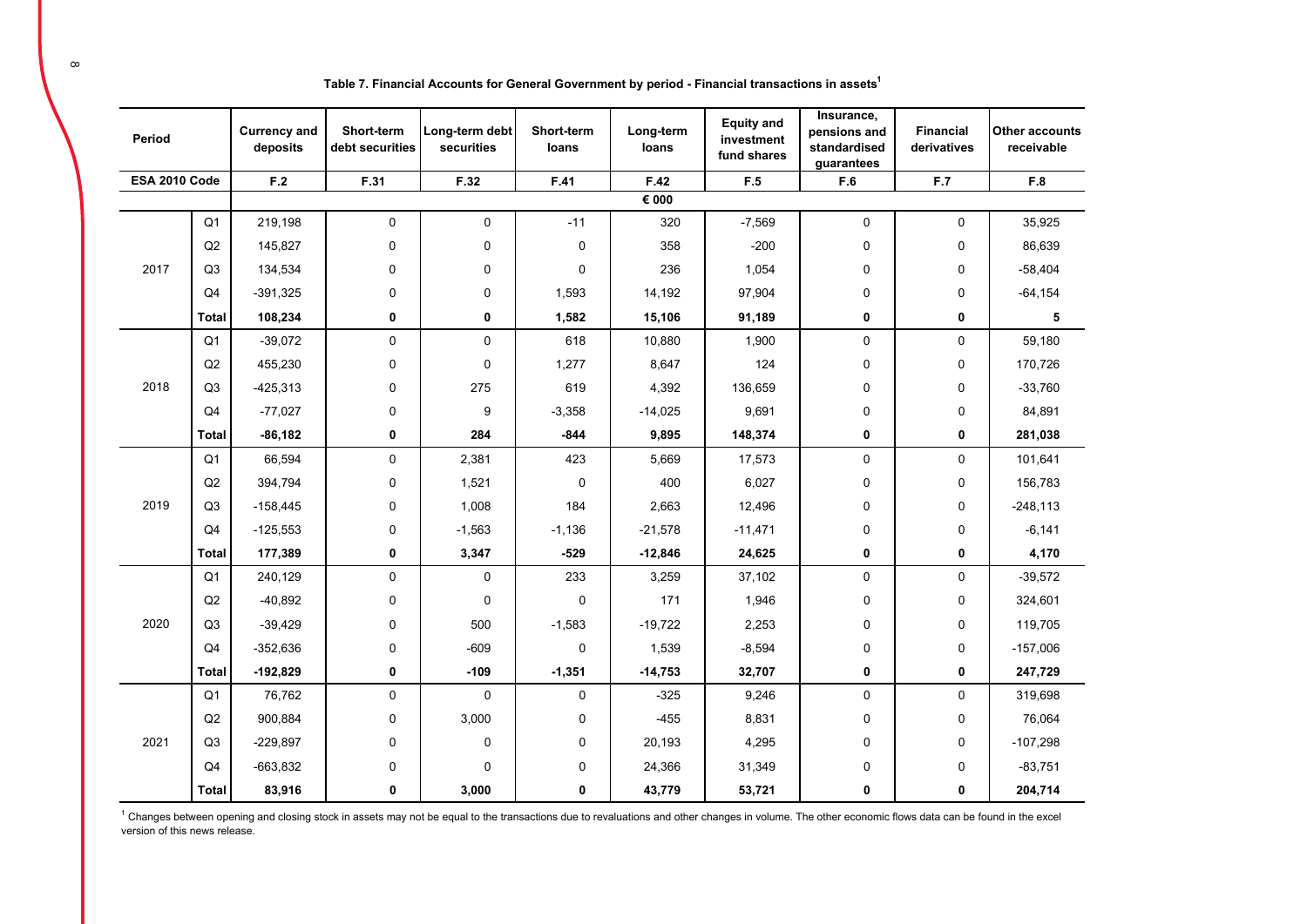| Period        |                | <b>Currency and</b><br>deposits | Short-term<br>debt securities | Long-term debt<br>securities | Short-term<br>loans | Long-term<br>loans | <b>Equity and</b><br>investment<br>fund shares | Insurance,<br>pensions and<br>standardised<br>guarantees | <b>Financial</b><br>derivatives | <b>Other accounts</b><br>payable |
|---------------|----------------|---------------------------------|-------------------------------|------------------------------|---------------------|--------------------|------------------------------------------------|----------------------------------------------------------|---------------------------------|----------------------------------|
| ESA 2010 Code |                | F.2                             | F.31                          | F.32                         | F.41                | F.42               | F.5                                            | F.6                                                      | F.7                             | F.8                              |
|               |                |                                 |                               |                              |                     | € 000              |                                                |                                                          |                                 |                                  |
|               | Q <sub>1</sub> | $-1$                            | $-28,629$                     | 195,789                      | $-275$              | 1,656              | 0                                              | 0                                                        | 0                               | 51,106                           |
|               | Q2             | 1,981                           | $-38,693$                     | $-10,209$                    | 17,169              | $-6,832$           | 0                                              | 0                                                        | 0                               | 231,319                          |
| 2017          | Q <sub>3</sub> | 72,349                          | $-56,907$                     | $-29,889$                    | $-12,014$           | 1,464              | 0                                              | 0                                                        | 0                               | $-97,434$                        |
|               | Q4             | 31,475                          | 47,829                        | $-263,626$                   | $-1,549$            | 16,303             | 0                                              | 22                                                       | 0                               | $-313,422$                       |
|               | <b>Total</b>   | 105,804                         | $-76,400$                     | $-107,935$                   | 3,330               | 12,591             | 0                                              | 22                                                       | 0                               | $-128,430$                       |
|               | Q1             | $-369$                          | 92,249                        | $-61,728$                    | 1,684               | 8,012              | 0                                              | 0                                                        | 0                               | 13,774                           |
|               | Q2             | 96,208                          | 66,279                        | -133,767                     | 4,328               | 5,586              | 0                                              | 0                                                        | 0                               | 472,653                          |
| 2018          | Q <sub>3</sub> | 2,929                           | $-9,229$                      | $-240,188$                   | 557                 | 9,404              | 0                                              | 0                                                        | 0                               | $-182,475$                       |
|               | Q4             | 607                             | $-35,122$                     | 156,363                      | $-8,154$            | $-8,111$           | 0                                              | $-29$                                                    | 0                               | $-163,938$                       |
|               | <b>Total</b>   | 99,375                          | 114,176                       | $-279,320$                   | $-1,585$            | 14,891             | 0                                              | $-29$                                                    | 0                               | 140,014                          |
|               | Q <sub>1</sub> | 99,366                          | 51,049                        | 35,685                       | $-1,937$            | 5,651              | 0                                              | 0                                                        | 0                               | 18,860                           |
|               | Q2             | 1,673                           | $-7,741$                      | $-4,558$                     | 1,660               | 33,083             | 0                                              | 0                                                        | 0                               | 479,583                          |
| 2019          | Q <sub>3</sub> | 702                             | $-53,243$                     | $-170,950$                   | 7,284               | 11,404             | 0                                              | 0                                                        | 0                               | $-232,650$                       |
|               | Q4             | 1,091                           | 21,108                        | 37,926                       | $-3,703$            | $-11,855$          | 0                                              | $-29$                                                    | 0                               | $-214,719$                       |
|               | <b>Total</b>   | 102,834                         | 11,172                        | $-101,897$                   | 3,303               | 38,283             | 0                                              | $-29$                                                    | 0                               | 51,074                           |
|               | Q1             | $-1,209$                        | 127,457                       | 101,674                      | 263                 | 11,975             | 0                                              | 0                                                        | 0                               | 51,128                           |
|               | Q <sub>2</sub> | 93                              | 371,289                       | 356,844                      | $-1,025$            | 5,412              | 0                                              | 0                                                        | 0                               | 345,726                          |
| 2020          | Q <sub>3</sub> | 93,730                          | $-96,858$                     | 214,824                      | $-1,562$            | $-6,119$           | 0                                              | 0                                                        | 0                               | 144,394                          |
|               | Q4             | 497                             | $-112,928$                    | 105,071                      | 4,098               | 125,115            | 0                                              | 18                                                       | 0                               | $-509,701$                       |
|               | Total          | 93,111                          | 288,959                       | 778,412                      | 1,774               | 136,384            | 0                                              | 18                                                       | 0                               | 31,547                           |
|               | Q <sub>1</sub> | $-3,161$                        | 124,504                       | 281,005                      | -3                  | 125,874            | 0                                              | 0                                                        | 0                               | 208,469                          |
|               | Q2             | 938                             | 73,053                        | 279,159                      | 401                 | 178,500            | 0                                              | 0                                                        | 0                               | 684,056                          |
| 2021          | Q <sub>3</sub> | $-1,190$                        | $-90,961$                     | 62,118                       | 2                   | 2,331              | 0                                              | 0                                                        | 0                               | $-97,454$                        |
|               | Q4             | 101,579                         | $-113,180$                    | 296,559                      | 62                  | 4,161              | 0                                              | 17,344                                                   | 0                               | $-646,858$                       |
|               | <b>Total</b>   | 98,166                          | $-6,584$                      | 918,841                      | 462                 | 310,867            | 0                                              | 17,344                                                   | 0                               | 148,212                          |

## **Table 8. Financial Accounts for General Government by period - Financial transactions in liabilities <sup>1</sup>**

 $1$  Changes between opening and closing stock in liabilities may not be equal to the transactions due to revaluations and other changes in volume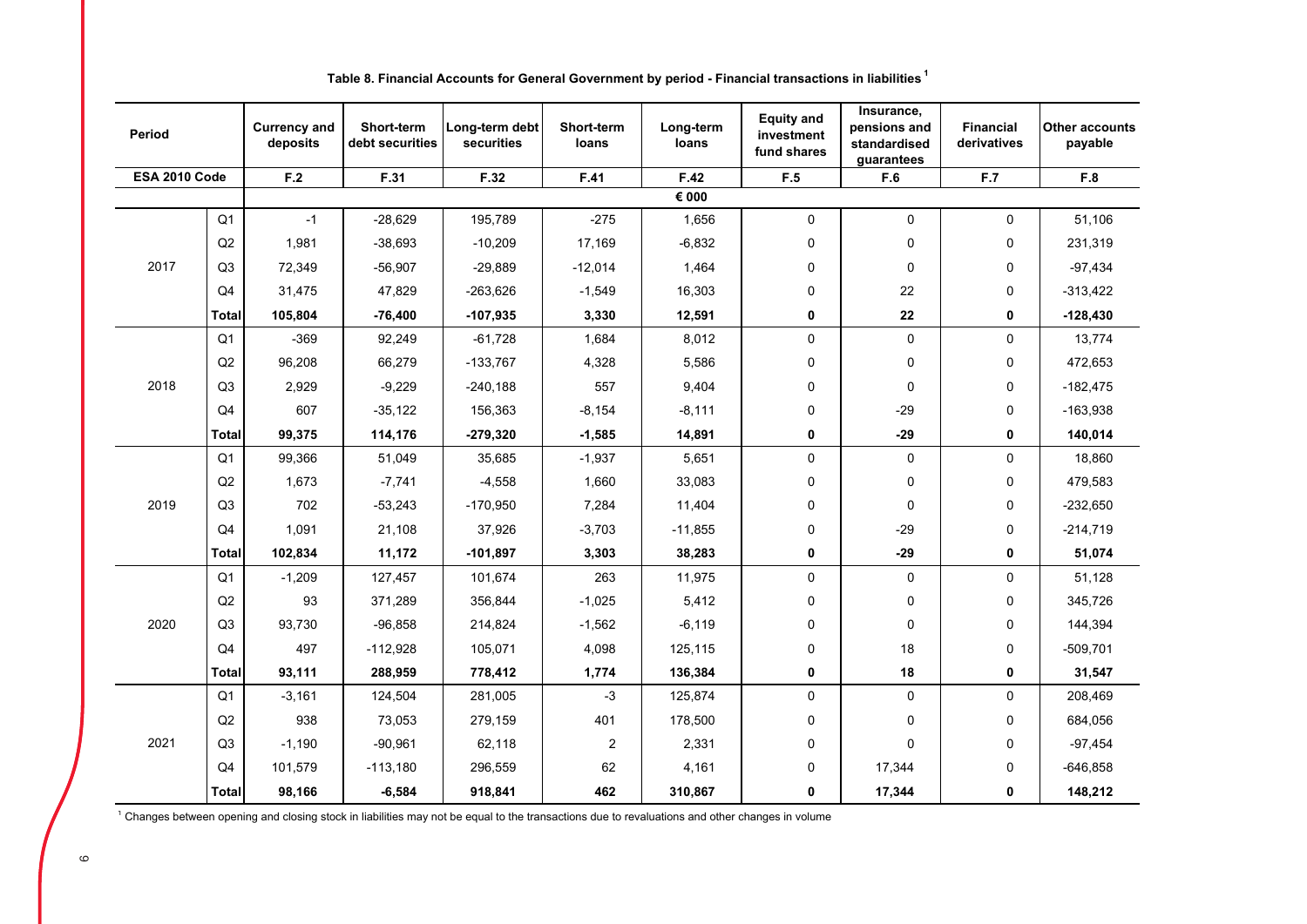### **Table 9. General Government debt by period**

|                                     |                |                     |            |                        | <b>Central Government Debt</b> |            |           |              |                                    |                                  |                                    |                              |                        |
|-------------------------------------|----------------|---------------------|------------|------------------------|--------------------------------|------------|-----------|--------------|------------------------------------|----------------------------------|------------------------------------|------------------------------|------------------------|
| <b>Position at end</b><br>of period |                | <b>Currency and</b> |            | <b>Debt securities</b> |                                |            | Loans     |              | <b>Total Central</b><br>Government | <b>Total Local</b><br>Government | <b>Total General</b><br>Government | of which:<br><b>EFSF Re-</b> | Government             |
|                                     |                | deposits            | Short-term | Long-term              | <b>Total</b>                   | Short-term | Long-term | <b>Total</b> | <b>Debt</b>                        | <b>Debt</b>                      | <b>Debt</b>                        | routed Debt <sup>1</sup>     | <b>Guaranteed Debt</b> |
| ESA 2010 Code                       |                | AF.2                | AF.31      | AF.32                  | AF.3                           | AF.41      | AF.42     | AF.4         |                                    |                                  |                                    | AF.42                        |                        |
|                                     |                |                     |            |                        |                                |            |           | € 000        |                                    |                                  |                                    |                              |                        |
|                                     | Q <sub>1</sub> | 72,796              | 225,200    | 5,275,881              | 5.501.081                      | 24,784     | 331,444   | 356,228      | 5,930,105                          | 3,432                            | 5,933,537                          | 171,189                      | 1,422,175              |
| 2017                                | Q2             | 74.812              | 186,400    | 5,267,978              | 5,454,378                      | 41,988     | 324,851   | 366,839      | 5,896,029                          | 3,343                            | 5,899,371                          | 171,189                      | 1,424,050              |
|                                     | Q <sub>3</sub> | 147,058             | 129,400    | 5,241,151              | 5,370,551                      | 30,009     | 326,015   | 356,023      | 5,873,632                          | 3,253                            | 5,876,885                          | 171,189                      | 1,417,251              |
|                                     | Q <sub>4</sub> | 177,826             | 177,000    | 4,976,961              | 5,153,961                      | 28,494     | 341,991   | 370,486      | 5,702,272                          | 3,164                            | 5,705,436                          | 171,189                      | 1,064,292              |
|                                     | Q <sub>1</sub> | 178.112             | 269,000    | 4,933,661              | 5,202,661                      | 30,126     | 349,567   | 379,693      | 5,760,465                          | 3,187                            | 5,763,652                          | 171,189                      | 1,079,992              |
|                                     | Q2             | 273,430             | 335,000    | 4,799,380              | 5,134,380                      | 34,402     | 355,115   | 389,517      | 5,797,328                          | 3,211                            | 5,800,539                          | 171,189                      | 1,069,991              |
| 2018                                | Q <sub>3</sub> | 276.404             | 325,500    | 4,566,287              | 4,891,787                      | 34,907     | 364,163   | 399,070      | 5,567,261                          | 3,235                            | 5.570.496                          | 171,189                      | 1,067,264              |
|                                     | Q <sub>4</sub> | 277.013             | 290,000    | 4,709,421              | 4,999,421                      | 26,701     | 355,691   | 382,392      | 5,658,826                          | 3,259                            | 5,662,085                          | 171,189                      | 1,066,062              |
|                                     | Q <sub>1</sub> | 376,334             | 340,800    | 4,742,080              | 5,082,880                      | 24,751     | 361,024   | 385,775      | 5,844,989                          | 3,223                            | 5,848,212                          | 171,189                      | 1,063,041              |
|                                     | Q2             | 377,225             | 332,800    | 4,737,850              | 5,070,650                      | 26,398     | 393,755   | 420,153      | 5,868,027                          | 3,187                            | 5,871,214                          | 171,189                      | 1,061,462              |
| 2019                                | Q <sub>3</sub> | 378.724             | 279,300    | 4,564,277              | 4,843,577                      | 33,668     | 404.844   | 438,512      | 5,660,813                          | 3,151                            | 5,663,964                          | 171,189                      | 1,064,857              |
|                                     | Q <sub>4</sub> | 379,020             | 300,000    | 4,615,450              | 4,915,450                      | 29,952     | 392,670   | 422,622      | 5,717,091                          | 3,115                            | 5,720,207                          | 169,246                      | 985,256                |
|                                     | Q <sub>1</sub> | 378,572             | 427,000    | 4,708,357              | 5,135,357                      | 30,399     | 404,316   | 434,715      | 5,948,645                          | 2,909                            | 5,951,553                          | 169,246                      | 1,005,616              |
|                                     | Q2             | 377,926             | 797,500    | 5,042,012              | 5,839,512                      | 29,559     | 409,407   | 438,966      | 6,656,403                          | 2,703                            | 6,659,106                          | 169,246                      | 1,059,779              |
| 2020                                | Q <sub>3</sub> | 472,444             | 700,000    | 5,246,675              | 5,946,675                      | 28,181     | 402,967   | 431,148      | 6,850,266                          | 2,496                            | 6,852,763                          | 169,246                      | 1,103,815              |
|                                     | Q <sub>4</sub> | 470.878             | 586,500    | 5,358,625              | 5,945,125                      | 32,463     | 527,779   | 560,242      | 6,976,244                          | 2,290                            | 6,978,534                          | 169,246                      | 1,167,632              |
|                                     | Q <sub>1</sub> | 469,229             | 710,250    | 5,629,237              | 6,339,487                      | 32,458     | 653,727   | 686,186      | 7,494,901                          | 2,297                            | 7,497,199                          | 169,246                      | 1,184,756              |
|                                     | Q2             | 468.695             | 782,250    | 5,908,610              | 6,690,860                      | 32,858     | 832,199   | 865,057      | 8,024,611                          | 2,304                            | 8,026,916                          | 169,246                      | 1,186,936              |
| 2021                                | Q <sub>3</sub> | 468,979             | 690,500    | 5,961,232              | 6,651,732                      | 32,858     | 834,469   | 867,326      | 7,988,037                          | 2,311                            | 7,990,348                          | 169,246                      | 1,202,301              |
|                                     | Q <sub>4</sub> | 568.444             | 576,920    | 6,265,121              | 6,842,041                      | 32,918     | 838,681   | 871,599      | 8,282,085                          | 2,318                            | 8,284,403                          | 169,246                      | 1,197,902              |

1 Refer to methodological note 7.